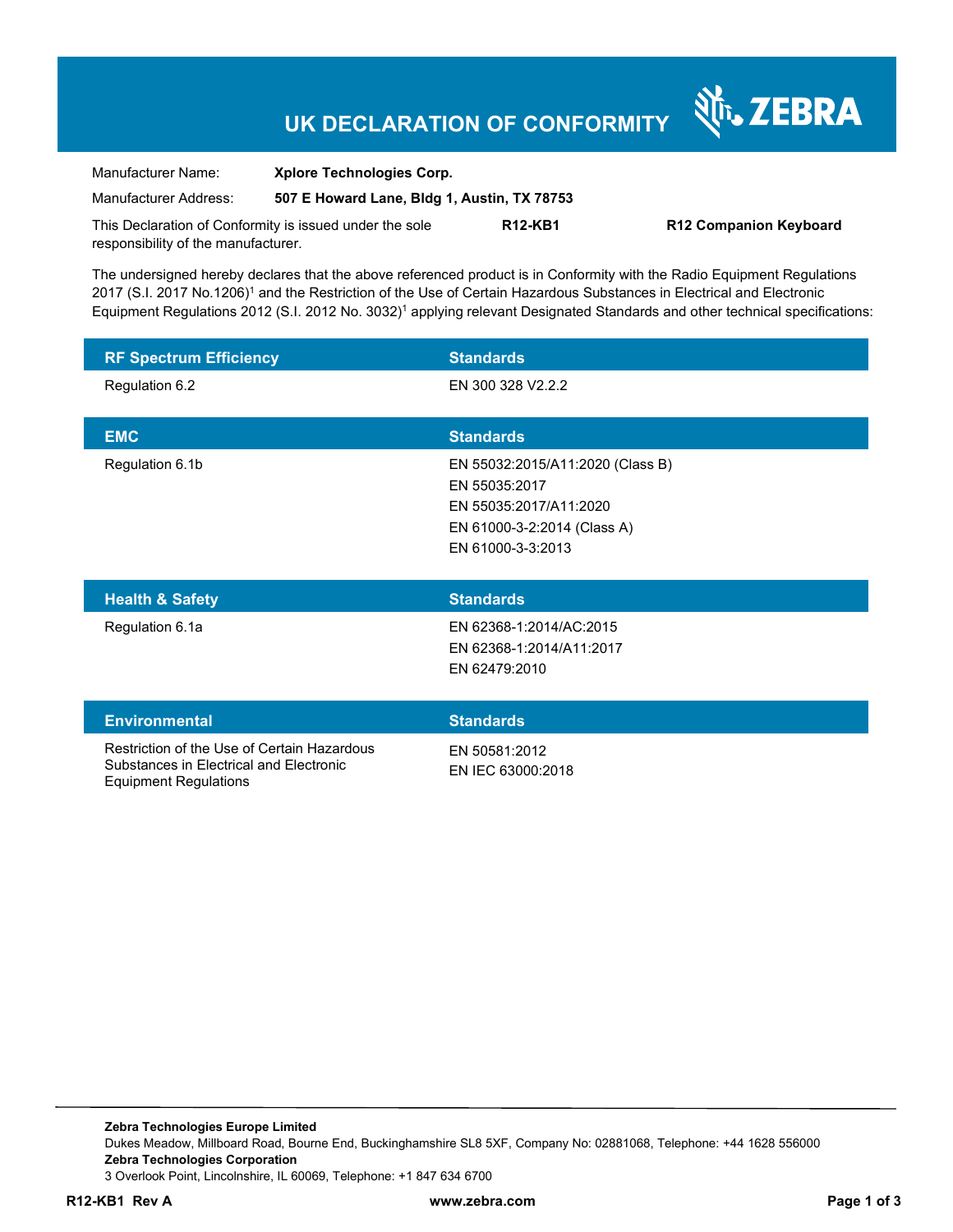## **UK DECLARATION OF CONFORMITY**



With regard to the Radio Equipment Regulations 2017 (S.I. 2017 No.1206)<sup>1</sup>, the conformity assessment procedure referred to in regulation 41(4)(a) and detailed in Schedule 2 has been followed.

 $^{\rm 1}$  As amended by applicable EU withdrawal legislation implemented at the time of issuing this declaration

#### **Signed on behalf of Zebra Technologies Corporation**

*(Signature of authorized person)* Marco Belli Rev: A Sr. Manager, Regulatory **Date: 17 August 2021** Place: Bourne End, UK